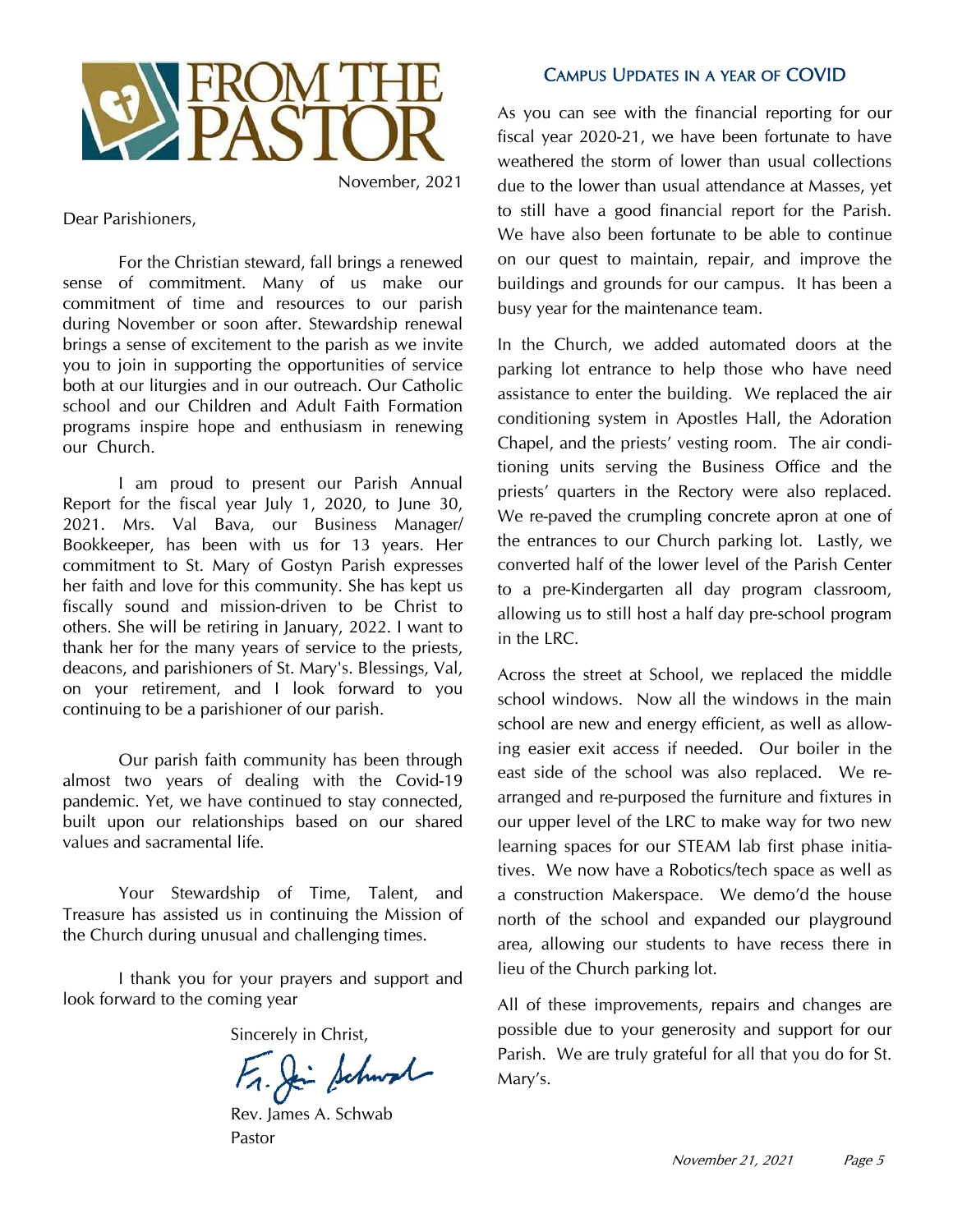## ST. MARY OF GOSTYN PARISH STEWARDSHIP REPORT

|                                                                                                                                                                                                                                        | JULY 1, 2020 - JUNE 30, 2021 |            |  |                        |  |                          |                              |  |                            |           |  |                           |                            |
|----------------------------------------------------------------------------------------------------------------------------------------------------------------------------------------------------------------------------------------|------------------------------|------------|--|------------------------|--|--------------------------|------------------------------|--|----------------------------|-----------|--|---------------------------|----------------------------|
|                                                                                                                                                                                                                                        | Church                       |            |  | Rel Ed & YM            |  | School <sup>1</sup>      |                              |  | 2020-2021<br><b>ACTUAL</b> |           |  |                           | 2021-2022<br><b>BUDGET</b> |
|                                                                                                                                                                                                                                        |                              |            |  |                        |  |                          |                              |  |                            |           |  |                           |                            |
| Revenue:                                                                                                                                                                                                                               |                              |            |  |                        |  |                          |                              |  |                            |           |  |                           |                            |
| <b>Sunday Collections</b>                                                                                                                                                                                                              | \$                           | 1,375,495  |  |                        |  |                          |                              |  | \$                         | 1,375,495 |  | \$                        | 1,414,000                  |
| Christmas, Easter & Holy Days                                                                                                                                                                                                          |                              | 218,204    |  |                        |  |                          |                              |  |                            | 218,204   |  |                           | 195,000                    |
| <b>Tuition and Fees</b>                                                                                                                                                                                                                |                              |            |  | \$<br>78,593           |  | \$                       | 2,055,838                    |  |                            | 2,134,431 |  |                           | 2,192,150                  |
| Fundraisers, net of costs                                                                                                                                                                                                              |                              | 15,579     |  |                        |  |                          | 133,815                      |  |                            | 149,394   |  |                           | 122,500                    |
| <b>Endowment Distribution</b>                                                                                                                                                                                                          |                              |            |  |                        |  |                          |                              |  |                            |           |  |                           | 19,200                     |
| School Programs net income <sup>2</sup>                                                                                                                                                                                                |                              |            |  |                        |  |                          | (9,832)                      |  |                            | (9, 832)  |  |                           | 5,000                      |
| Other Revenue/Donations <sup>3</sup>                                                                                                                                                                                                   |                              | 541,283    |  |                        |  |                          | 77,682                       |  |                            | 618,965   |  |                           | 114,700                    |
| <b>Total Revenue</b>                                                                                                                                                                                                                   | \$                           | 2,150,561  |  | $\mathbb{S}$<br>78,593 |  | \$                       | 2,257,503                    |  | \$                         | 4,486,657 |  | \$                        | 4,062,550                  |
|                                                                                                                                                                                                                                        |                              |            |  |                        |  |                          |                              |  |                            |           |  |                           |                            |
| Expenses:                                                                                                                                                                                                                              |                              |            |  |                        |  |                          |                              |  |                            |           |  |                           |                            |
| Salaries & Fringe Benefits                                                                                                                                                                                                             | \$                           | 569,466    |  | \$<br>67,023           |  | \$                       | 2,137,338                    |  | \$                         | 2,773,827 |  | \$                        | 3,002,755                  |
| Repairs & Maintenance                                                                                                                                                                                                                  |                              | 35,747     |  |                        |  |                          | 17,869                       |  |                            | 53,616    |  |                           | 63,500                     |
| Services                                                                                                                                                                                                                               |                              | 99,456     |  | 3,782                  |  |                          | 143,764                      |  |                            | 247,002   |  |                           | 270,200                    |
| Materials & Supplies                                                                                                                                                                                                                   |                              | 57,383     |  | 2,784                  |  |                          | 103,020                      |  |                            | 163,187   |  |                           | 125,500                    |
| Rental Expense/Insurance                                                                                                                                                                                                               |                              | 41,128     |  |                        |  |                          | 34,773                       |  |                            | 75,901    |  |                           | 78,900                     |
| Utilities                                                                                                                                                                                                                              |                              | 58,150     |  |                        |  |                          | 47,587                       |  |                            | 105,737   |  |                           | 103,600                    |
| Curriculum Expenses                                                                                                                                                                                                                    |                              |            |  | 15,970                 |  |                          | 75,250                       |  |                            | 91,220    |  |                           | 103,100                    |
| Diocesan Expenditures                                                                                                                                                                                                                  |                              | 98,510     |  |                        |  |                          |                              |  |                            | 98,510    |  |                           | 85,603                     |
| Ministries, Outreach, & Other                                                                                                                                                                                                          |                              | (29, 504)  |  | 38,751                 |  |                          | 18,399                       |  |                            | 27,646    |  |                           | 38,075                     |
| Restricted Expenses <sup>4</sup>                                                                                                                                                                                                       |                              |            |  |                        |  |                          | 80,929                       |  |                            | 80,929    |  |                           |                            |
| Capital Expenditures/Improvements                                                                                                                                                                                                      |                              | 4,572      |  |                        |  |                          | 76,928                       |  |                            | 81,500    |  |                           | 37,200                     |
| Diocesan Loans (principal & int.)                                                                                                                                                                                                      |                              | 284,077    |  |                        |  |                          | 4,659                        |  |                            | 288,736   |  |                           | 133,200                    |
| Maintenance Reserve                                                                                                                                                                                                                    |                              | 200,000    |  |                        |  |                          |                              |  |                            | 200,000   |  |                           | 20,000                     |
| <b>Total Expenses</b>                                                                                                                                                                                                                  | \$                           | 1,418,985  |  | \$<br>128,310          |  | \$                       | 2,740,516                    |  | \$                         | 4,287,811 |  | \$                        | 4,061,633                  |
| <b>Operating Surplus (Deficit)</b>                                                                                                                                                                                                     | $\mathbb{S}$                 | 731,576    |  | \$<br>(49, 717)        |  | $\mathbb{S}$             | (483, 013)                   |  |                            | 198,846   |  |                           |                            |
|                                                                                                                                                                                                                                        |                              |            |  |                        |  |                          |                              |  |                            |           |  |                           |                            |
| PPP Loan Forgiveness                                                                                                                                                                                                                   |                              | 521,965    |  |                        |  |                          |                              |  |                            | 521,965   |  |                           |                            |
| Capital Campaign                                                                                                                                                                                                                       |                              | 1,804      |  |                        |  |                          | 50,420                       |  |                            | 52,224    |  |                           |                            |
| Parish Investment in Education                                                                                                                                                                                                         |                              | (475, 717) |  | 49,717                 |  |                          | 426,000                      |  |                            |           |  |                           |                            |
| Net Surplus/(Deficit)                                                                                                                                                                                                                  | \$                           | 779,628    |  | \$                     |  | \$                       | (6, 593)                     |  | \$                         | 773,035   |  | $\boldsymbol{\mathsf{s}}$ | 917                        |
|                                                                                                                                                                                                                                        |                              |            |  |                        |  |                          |                              |  |                            |           |  |                           |                            |
| School column includes the Elementary School, Preschool, After School Care, and Home School Association (HSA).<br><sup>2</sup> School programs include Hot Lunch, Athletics, and Fine Arts. Revenue \$1,296 less expenses of \$11,128. |                              |            |  |                        |  |                          |                              |  |                            |           |  |                           |                            |
| Other revenue includes bequests, donations, matching gifts, Diocesan interest income, and CMAA rebate.                                                                                                                                 |                              |            |  |                        |  |                          |                              |  |                            |           |  |                           |                            |
| Expenses accrued for the Playground Renovation from funds raised at the 2020 Blue & Gold Gala.                                                                                                                                         |                              |            |  |                        |  |                          |                              |  |                            |           |  |                           |                            |
|                                                                                                                                                                                                                                        |                              |            |  |                        |  |                          |                              |  |                            |           |  |                           |                            |
| Additional Information as of 06/30/2021                                                                                                                                                                                                |                              |            |  |                        |  |                          |                              |  |                            |           |  |                           |                            |
| School Endowment Fund Balance                                                                                                                                                                                                          | \$<br>2,311,100              |            |  |                        |  | Capital Campaign Account |                              |  |                            |           |  | \$                        | 181,810                    |
| Diocesan Deposit Account                                                                                                                                                                                                               | \$                           | 1,703,392  |  |                        |  |                          | Activity Center Loan Balance |  |                            |           |  | \$                        | 328,626                    |
|                                                                                                                                                                                                                                        |                              |            |  |                        |  |                          |                              |  |                            |           |  |                           |                            |